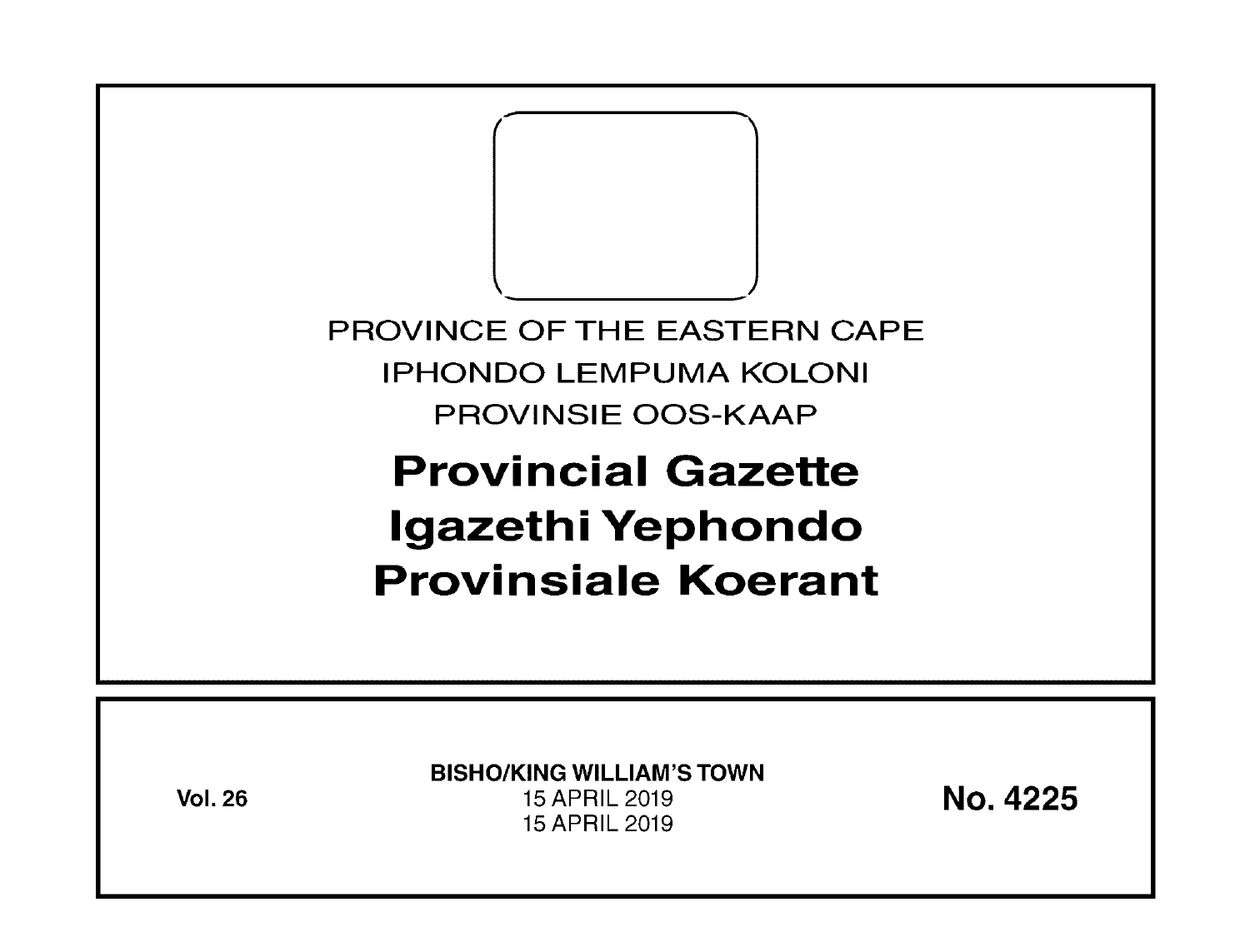#### **CONTENTS**

|                   |                                                                                                                                                                                                                                                                                                                  | Gazette<br>No.       | Page<br>No. |
|-------------------|------------------------------------------------------------------------------------------------------------------------------------------------------------------------------------------------------------------------------------------------------------------------------------------------------------------|----------------------|-------------|
|                   | <b>GENERAL NOTICES • ALGEMENE KENNISGEWINGS</b>                                                                                                                                                                                                                                                                  |                      |             |
| 10                | Spatial Planning and Land Use Management Act (16/2013): Erf 827, Mill Park, Port Elizabeth, Eastern Cape                                                                                                                                                                                                         | 4225                 | 11          |
|                   | <b>PROVINCIAL NOTICES • PROVINSIALE KENNISGEWINGS</b>                                                                                                                                                                                                                                                            |                      |             |
| 113<br>114<br>115 | Spatial Planning and Land Use Management Act (16/2013): Erf 2467, East London, Eastern Cape<br>Spatial Planning and Land Use Management Act (16/2013): Erf 138, Loraine, Port Elizabeth, Eastern Cape<br>Gambling Act (5/1997) (Eastern Cape) (as amended). Notice of lodgement of applications for amendment of | 4225<br>4225<br>4225 | 11<br>12    |
|                   | <b>LOCAL AUTHORITY NOTICES • PLAASLIKE OWERHEIDS KENNISGEWINGS</b>                                                                                                                                                                                                                                               |                      |             |
| 77<br>78          | Spatial Planning and Land Use Management By-Law: Kouga Municipality, 2016: Removal of restrictive                                                                                                                                                                                                                | 4225                 | 13          |
|                   |                                                                                                                                                                                                                                                                                                                  | 4225                 | 14          |
| 79<br>80          | Spatial Planning and Land Use Management Act (16/2013): Removal of Restrictions: Erf 8703, East London<br>Municipal Ordinance (201/1974): Closing of a portion of Road adjoining Erven 6488, 6489, 6490, 6491 and                                                                                                | 4225<br>4225         | 15<br>15    |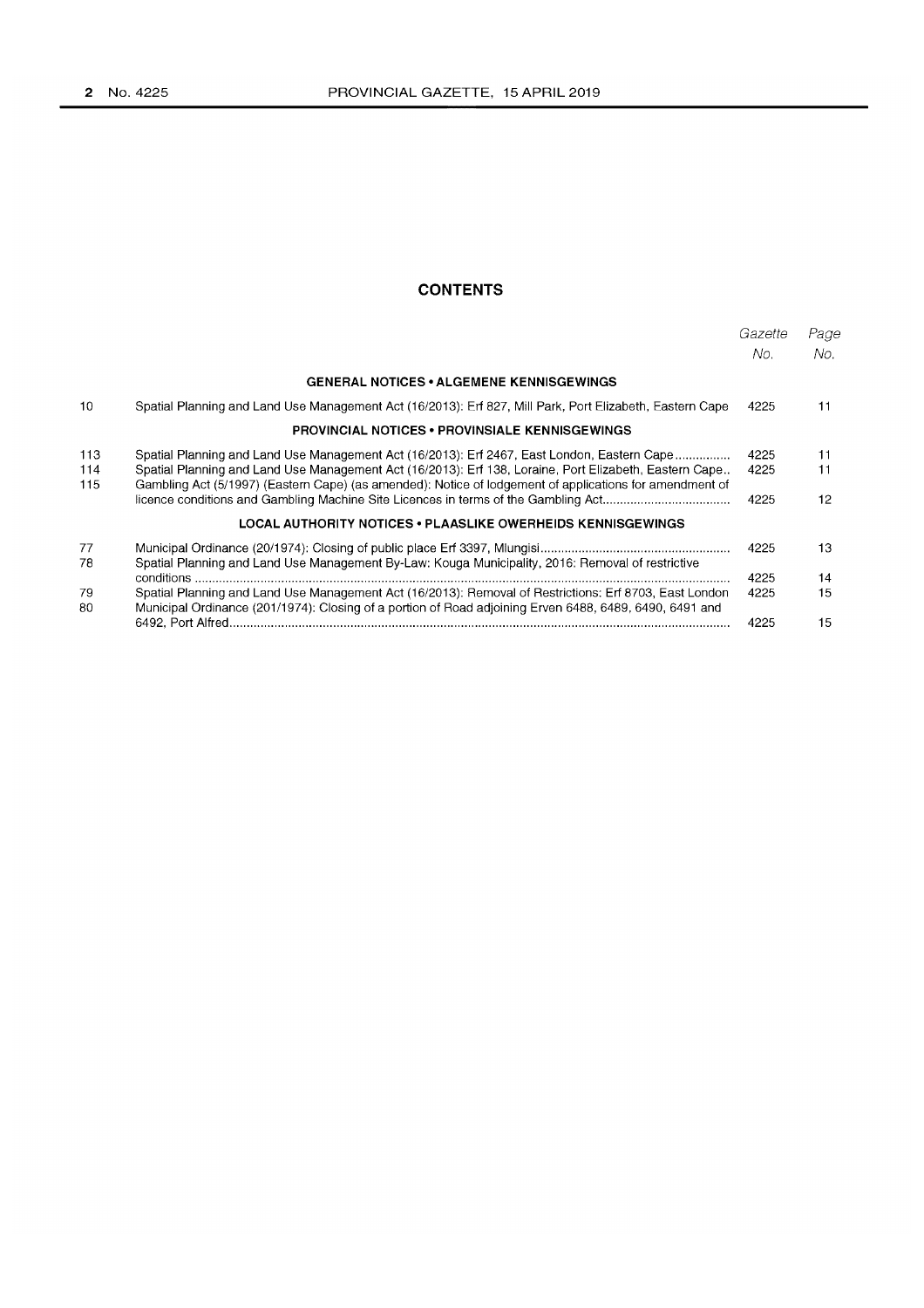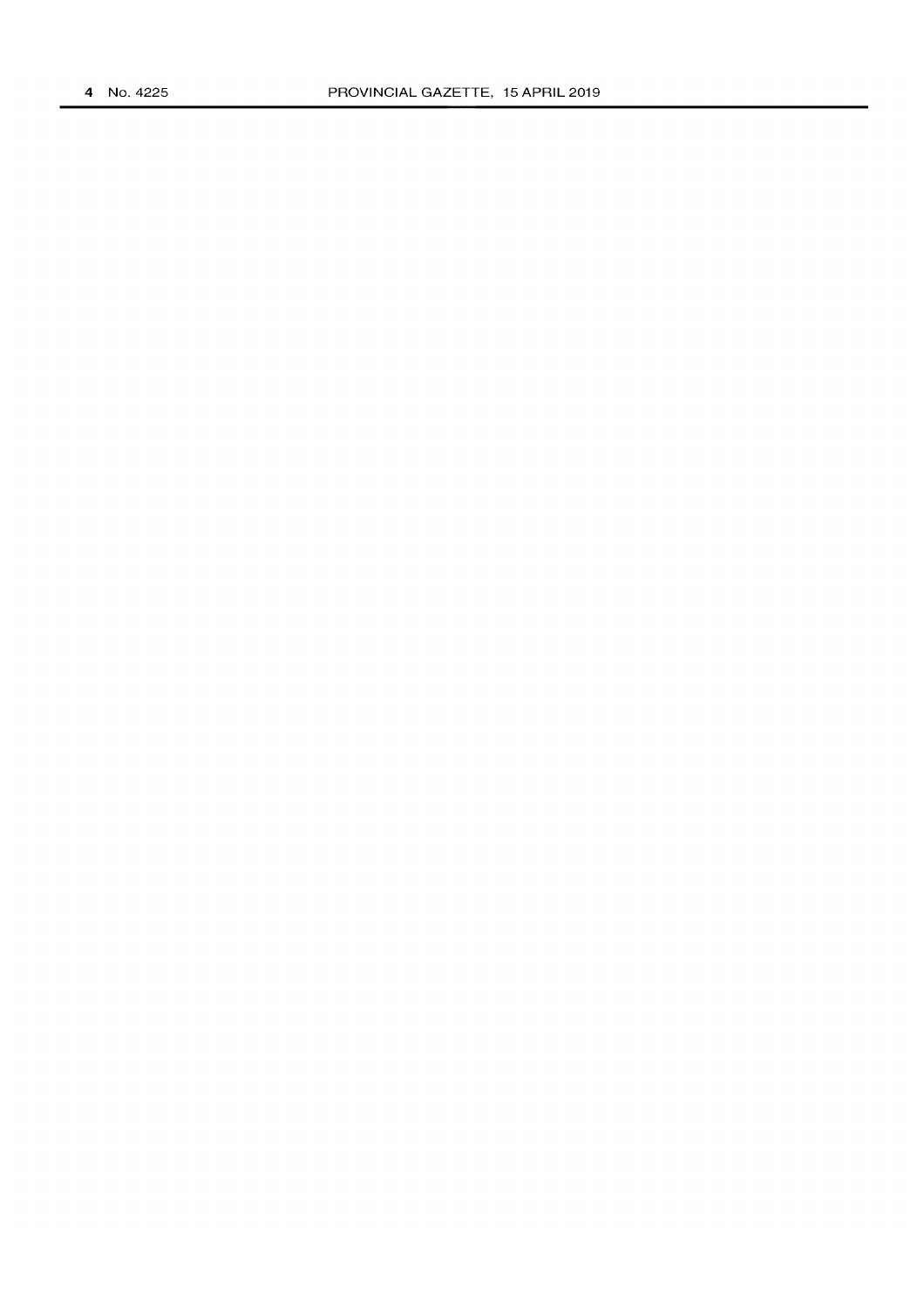$\bar{\mathcal{A}}$ 

 $\overline{\phantom{a}}$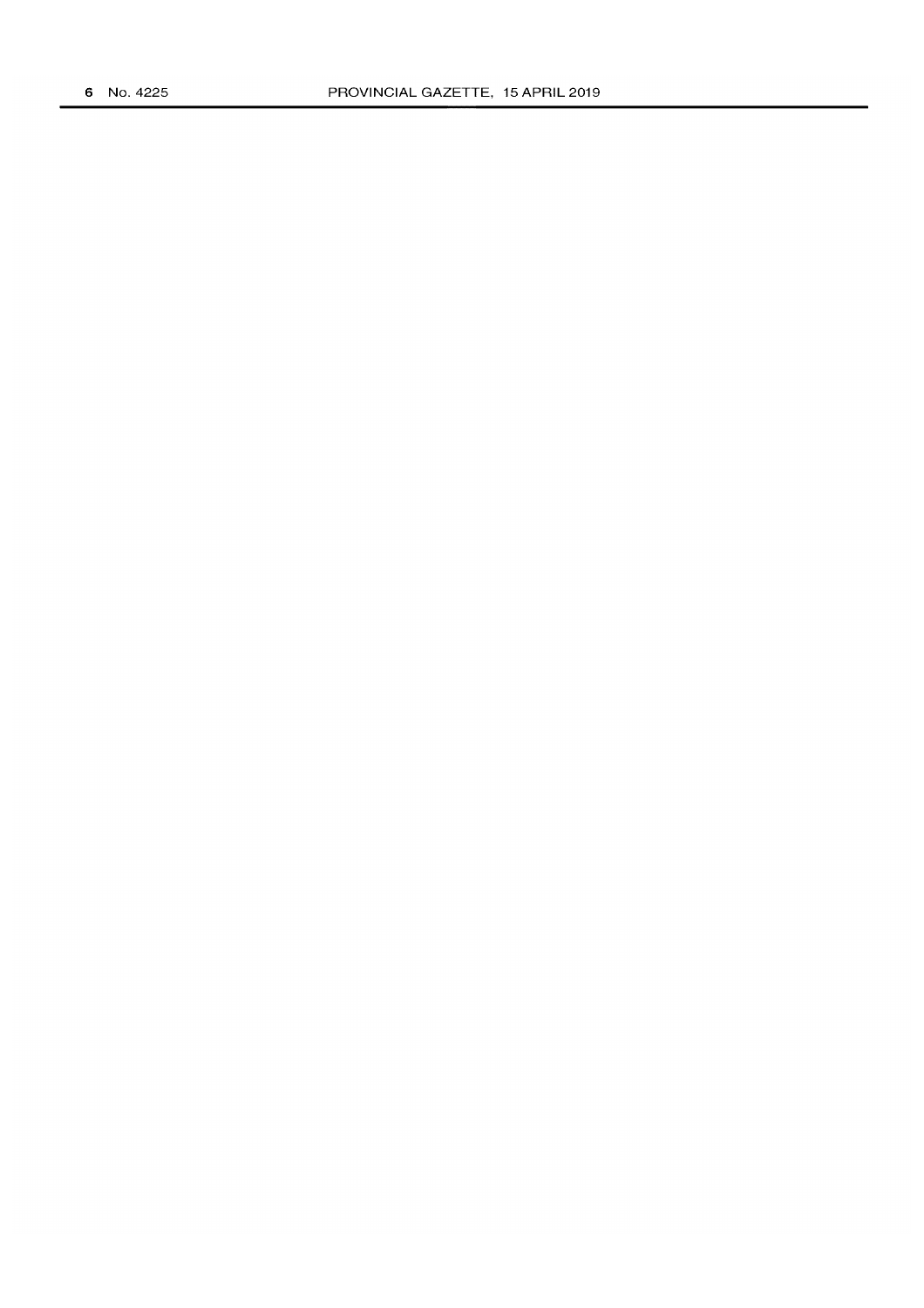$\Box$ 

 $\tilde{\phantom{a}}$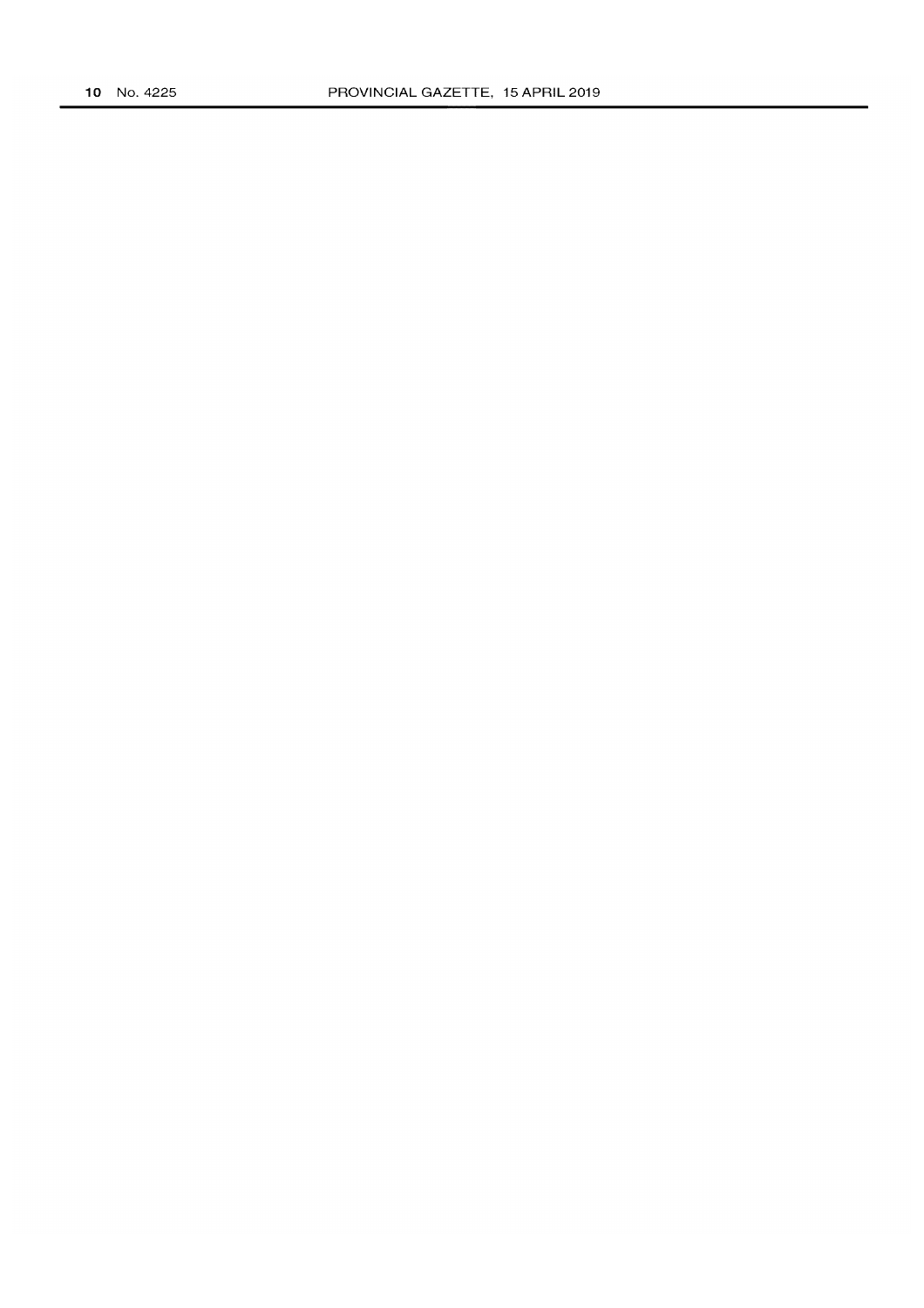# GENERAL NOTICES • ALGEMENE KENNISGEWINGS

### NOTICE 10 OF 2019

### Nelson Mandela Bay Municipality (EASTERN CAPE)

Removal of Restrictions in terms of the Spatial Planning and Land Use Management Act, 2013 (Act 16 of 2013)

### ERF 827, MILL PARK, PORT ELIZABETH, EASTERN CAPE

Under Section 47 of the Spatial Planning and Land Use Management Act, 2013 (Act 16 of 2013) and upon instructions by the Local Authority, a notice is hereby given that condition B. 5. (d) as contained in Deed of Transfer No. T029002/11 applicable to Erf 827, Mill Park is hereby removed.

# PROVINCIAL NOTICES • PROVINSIALE KENNISGEWINGS

### PROVINCIAL NOTICE 113 OF 2019

### BUFFALO CITY METROPOLITAN MUNICIPALITY (EASTERN CAPE)

Removal of restrictions in terms of the Spatial Planning and Land use Management Act No. 160f2013.

### ERF 2467 EAST LONDON, EASTERN CAPE

Under Section 47(1) of the Spatial Planning and Land Use Management Act No. 16 of 2013 read with Section 59 of the Buffalo City Metropolitan Municipal Spatial Planning and Land Use Management By-Law of 2016 and upon the instructions of the Buffalo City Metropolitan Municipality, notice is hereby given that conditions D.(f)(g)(h)(i-iv) in Deed of Transfer No. T1534/2013 pertaining to Erf 2467 East London are hereby removed.

#### PROVINCIAL NOTICE 114 OF 2019

### Nelson Mandela Bay Municipality (EASTERN CAPE)

### Removal of Restrictions in terms of the Spatial Planning and Land Use Management Act, 2013 (Act 16 of 2013)

### ERF 138, LORAINE, PORT ELIZABETH, EASTERN CAPE

Under Section 47 of the Spatial Planning and Land Use Management Act, 2013 (Act 16 of 2013) and upon instructions by the Local Authority, a notice is hereby given that conditions B1 (b), B1 (e) and C2(i) in deed of Transfer No. T102702/2001 applicable to Erf 138, Lorraine is/are hereby removed.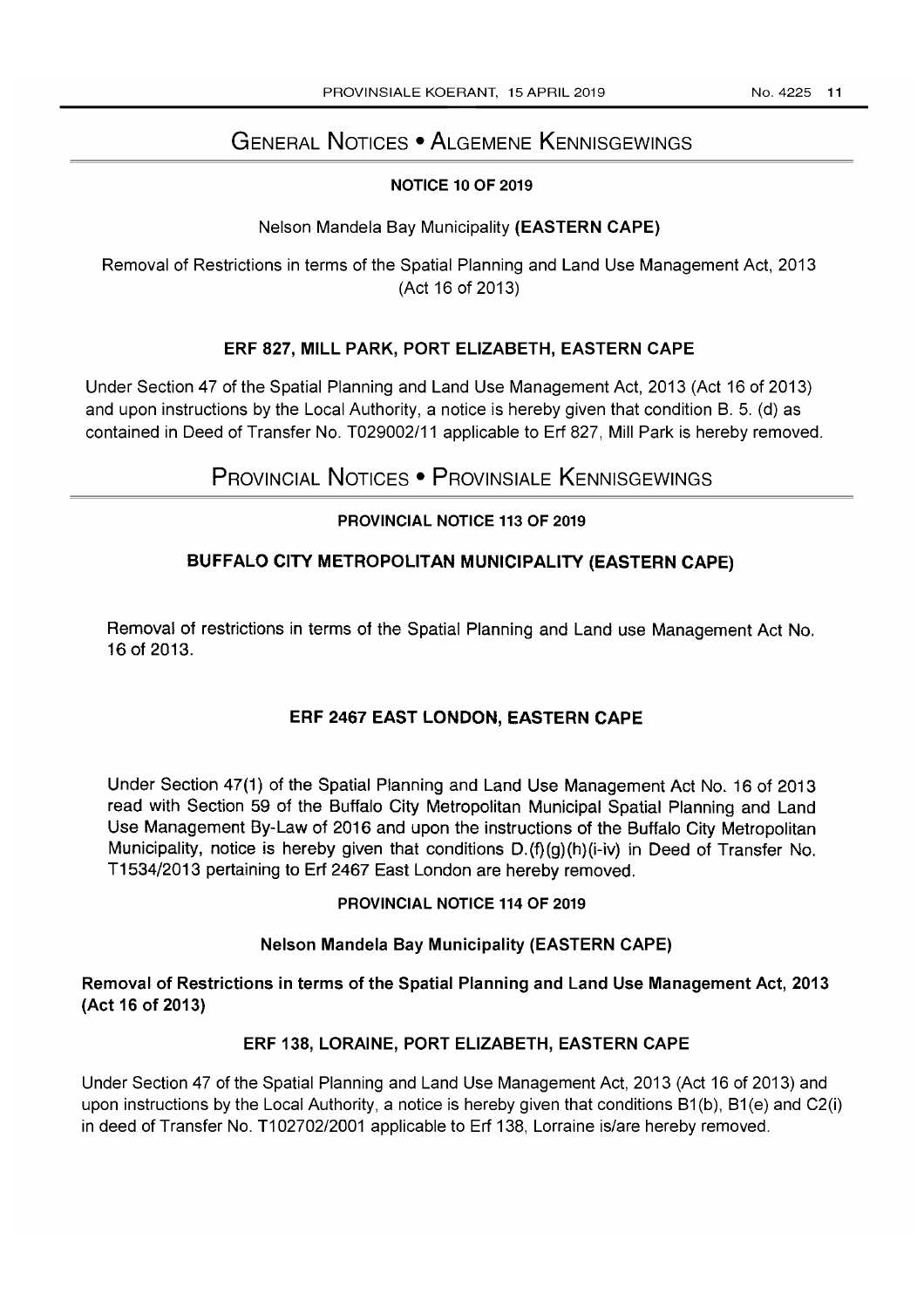#### PROVINCIAL NOTICE 115 OF 2019

#### NOTICE OF LODGEMENT OF APPLICATIONS FOR AMENDMENT OF LICENCE CONDITIONS AND GAMBLING MACHINE SITE LICENCES IN TERMS OF THE GAMBLING ACT, 1997 (ACT NO.5 OF 1997) (EASTERN CAPE) (AS AMENDED)

NOTICE IS HEREBY GIVEN that applications for amendment of licence conditions and gambling machine site licences in terms of sections 35 and 50 read together with 49(4) of the Gambling Act, 1997 (Act NO.5 of 1997) (Eastern Cape) (as amended), particulars of which are set out in the Schedule hereunder, have been lodged with the Eastern Cape Gambling Board.

The applications may be inspected by any person at the offices of the Eastern Cape Gambling Board, ECGB Building, Quenera Park, Quenera Drive, Beacon Bay, East London and at the respective municipalities where the sites are situated.

Any objections, petitions or representations shall be lodged with the Chief Executive Officer of the Board within one (1) month of the date of this notice, which commenced on 15 April 2019 until 14 May 2019.

All objections and comments shall specify: the application to which the objection or comment relates; the grounds on which the objection is founded; in the case of comment; full particulars or facts in substantiation thereof: the name, address, telephone and fax number of the objector or person making the comment and a statement whether the objector or person making the comment wishes to make oral representations when the application is heard.

A person lodging representations may show cause why the Board may determine that his or her identity should not be divulged.

The under-mentioned figures used in brackets in Schedules have the following meanings:

- (1) The name and address of the applicant;
- (2) If the applicant is a company or other corporate body, the names of all persons who have a financial or other interest of 5% or more in the applicant;
- (3) In the case of a company the initials and surnames of all directors of the company;
- (4) The type of application applied for; and
- (5) The address of the premises from which the applicant intends to operate from.

#### SCHEDULE A - GAMBLING MACHINE SITE LICENCES Al

- 0) Galaxy Bingo KWT (Pty) Ltd 0997/005815/07) trading as Galaxy Bingo Gaming and Entertainment, Shop M1-8 Moffett on Main Lifestyle Centre, Walmer, Port Elizabeth;
- (2) Zamori 356 (Pty) Ltd (2003/029893/07), Euroblitz 1129 CC (2002/024553/23), K2014046696 (Pty) Ltd (2014/046696/07), Pholela Investment Pioneers (Pty) Ltd (2014/042527/07), Galaxy Bingo International South Africa (Pty) Ltd (1997/019569/07), GalaxyGamingand Entertainment (Pty) Ltd (2007/026773/07), Tsogo Sun Alternative Gaming Investments (Pty) Ltd (Pty) Ltd (2015/269000/06), Tsogo Sun Holdings Limited (1989/002108/06), Hosken Consolidated Investments Limited (1973/007111/06), TIH Prefco (pty) Ltd (2011/142270/07), TIHC Investments (Pty) Ltd (1994/008525/07) and Southern African Clothing and Textile Workers' Union (LR2/6/2/128).
- (3) S van Vuuren, CS Mngadi, C Kerridge, L Bara and JN Jennings;

#### (4) Amendment of Licence Condition as proposed /detailed below: Current condition of licence the Applicant seeks to amend: Clause No.19.9

"The Licensee shall invest a minimum of RI00,000.00 (One Hundred Thousand Rands) annually on specific skills development measures for its black employees, including by way of provision of bursaries for further study, training, books, computers and/or similar resources, depending on identified training and/or skills development needs."

#### Proposed amendment to clause No. 19.9

"The Licensee shall invest a minimum of R30,000.00 (Thirty Thousand Rands) annually on specific skills development measures for its black employees, including by way of provision of bursaries for further study, training, books, computers and/or similar resources, depending on identified training and/or skills development needs".

(5) Erf 8881, Metlife Mall, Cnr Smith and Cross Streets, King Williams Town, Eastern Cape.

#### SCHEDULE B - GAMBLING MACHINE SITE LICENCES **VSLOTS** Bl

- 0) Kwanga Tonjeni trading as La Aura Sports Bar, No. 136 Cathcart Road, Queenstown;
- (2) N/A;
- (3) N/A;
- (4) Gambling machine site licence (20-40 gambling machines);
- (5) No. 136 Cathcart Road, Queenstown, Eastern Cape.

#### PIONEER SLOTS

#### 0) Alco Trade and Invest 3 CC (2004/092336/23) trading as Mr Hyde's Restaurant and Pub, The Hub Centre, Bonza Bay Road, Beacon Bay, East London;

- (2) Sandiswa Nyati and Douglas Stewart Hume;
- (3) S Nyati and DS Hume;
- (4) Gambling machine site licence (20-40 gambling machines);
- (5) The Hub Centre, Bonza Bay Road, Beacon Bay, East London, Eastern Cape.

B3

B<sub>2</sub>

- (1) Real Time Investments 591 CC (2003/076615/23) trading as Hotspot Sports Bar, Shop NO.3 Hunters Retreat Shopping Centre, Old Cape Road, Port Elizabeth;
- (2) Leon Bezuidenhout and Vuyokazi Aspidistra Vece;
- (3) L Bezuidenhout and VA Vece;
- Gambling machine site licence (20-40 gambling machines);
- (4) Shop NO.3 Hunters Retreat Shopping Centre, Old Cape Road,
- (5) Port Elizabeth, Eastern Cape.

# RM ZWANE, CHIEF EXECUTIVE OFFICER<br>EASTERN CAPE GAMBLING BOARD,<br>ECGB BUILDING, QUENERA PARK, QUENERA DRIVE, BEACON BAY, EAST LONDON, 5241

FRAUD PREVENTION HOTLINE, 0800 333 813 A GAMBLING PROBLEM HURTS Call the Toll Free Counselling Line:<br>0800 006 008 or SMS 076 675 0710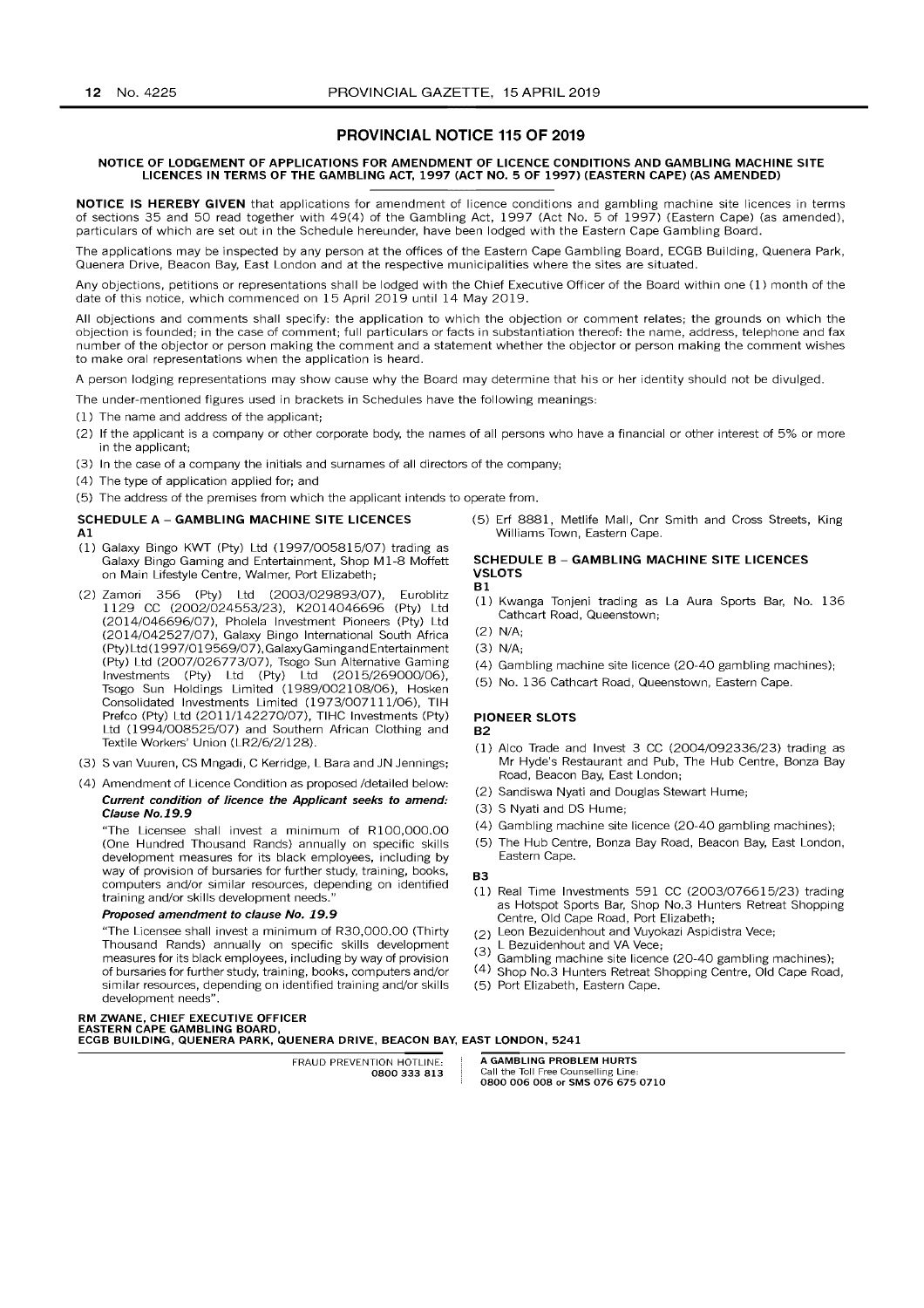# LOCAL AUTHORITY NOTICES • PLAASLIKE OWERHEIDS KENNISGEWINGS

### **LOCAL AUTHORITY NOTICE 77 OF 2019**

# **CLOSING OF PUBLIC PLACE ERF 3397 MLUNGISI**

(Surveyor General Ref. No MLUNGISI 331 p 67)

Notice is hereby given in terms of Section 137(1) of the Municipal Ordinance No 20 of 1974 that Public Place **Erf** 3397 Mlungisi to be permanently closed.

## **ACTING MUNICIPAL MANAGER Mr. S. NOMANDELA**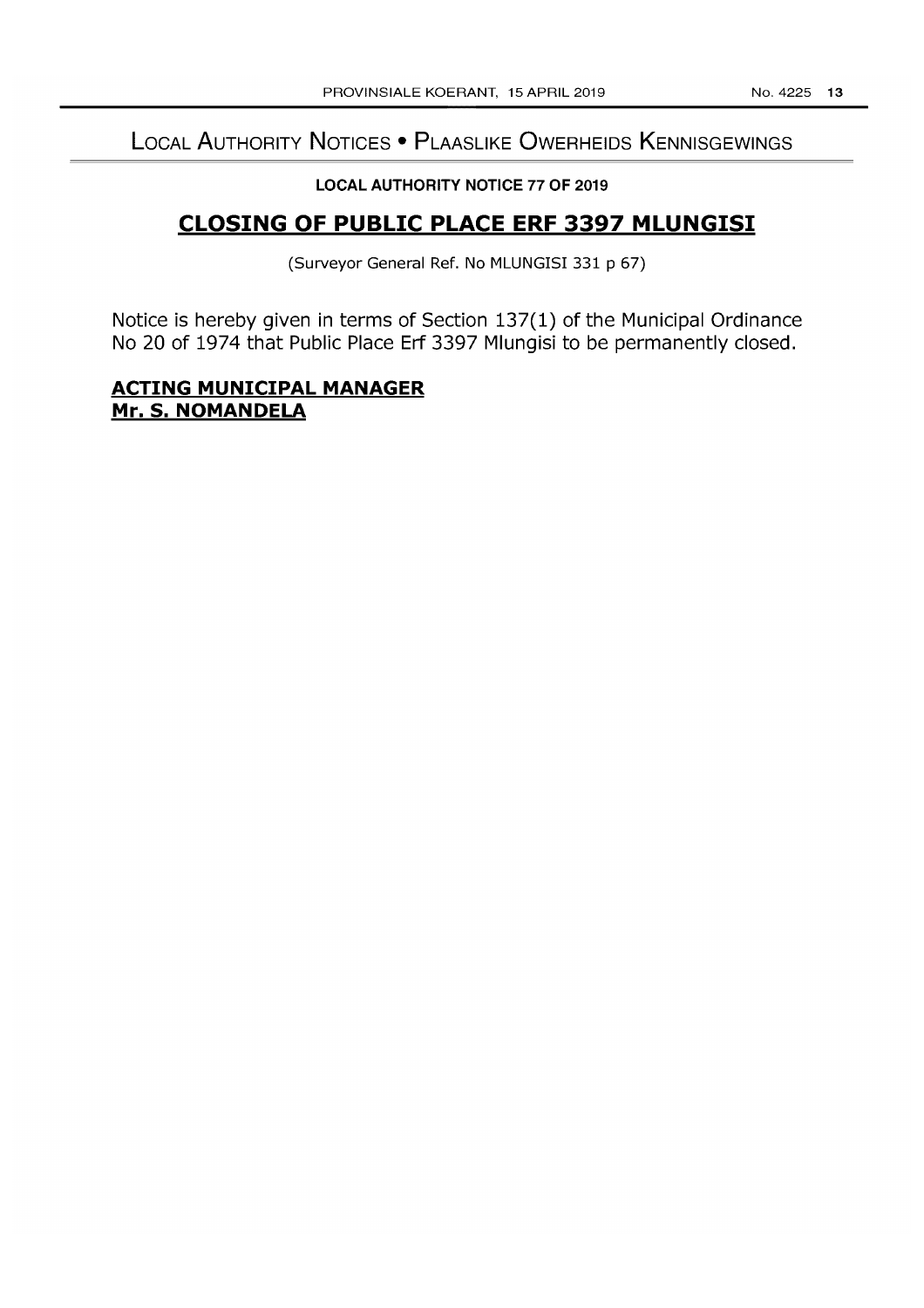#### **LOCAL AUTHORITY NOTICE 78 OF 2019**

#### **PROVINCIAL NOTICE NO 24/2019**

#### **KOUGA MUNICIPALITY (EC 108)**

#### **REMOVAL OF RESTRICTIVE CONDITIONS**

Notice is hereby given in terms of Section 93 of the Spatial Planning and Land Use Management By-Law: Kouga Municipality, 2016 that the under mentioned application has been received and is open for inspection at the Kouga Municipality, Planning and Development Department, 16 Woltemade Street, Jeffreys Bay. Motivated objections, if any, against the application, must be lodged in writing to reach the undersigned not later than 30 days after publication of this specific reference to the Erf number.

#### **ERF 565 (JOHNSON STREET), KRUISFONTEIN**

**Applicant:** Urban Dynamics Town & Regional Planners

**Nature of application:** An application was received for the following:

The Removal of Restrictive Title Deed Conditions for development purposes in terms of Section 69;

The Consent Use in terms of Section 74, 2016 for a Place of Instruction & Institution;

The Departure in terms of Section 76 to relax the 10 meter building line to 0.0 meter to enable the owners to convert the existing building and expand it for educational purposes;

In terms of the Spatial Planning and Land Use Management By-Law: Kouga Municipality, 2016, on Erf 565, Kruisfontein submitted by Urban Dynamics Town & Regional Planners.

#### **ERF 951 (10 WITELS STREET), HUMANSDORP**

**Applicant:** M & M Designs

**Nature of application:** An application was received for the following:

The Removal of Restrictive Title Deed Conditions for development purposes in terms of Section 69;

The Departure in terms of Section 76 to relax the 3 meter rear building line to 2.7 meter as well as the lateral building line from 1.5 meter to 0.49 meter.

In terms of the Spatial Planning and Land Use Management By-Law: Kouga Municipality, 2016, on Erf 951, Humansdorp submitted by M & M Designs.

#### **C. DU PLESSIS MUNICIPAL MANAGER**

**P.O. BOX 21 JEFFREYS BAY 6330** 

**For Publication:**  PROVINCIAL GAZETTE

THE KOUGA EXPRESS

14 March 2019